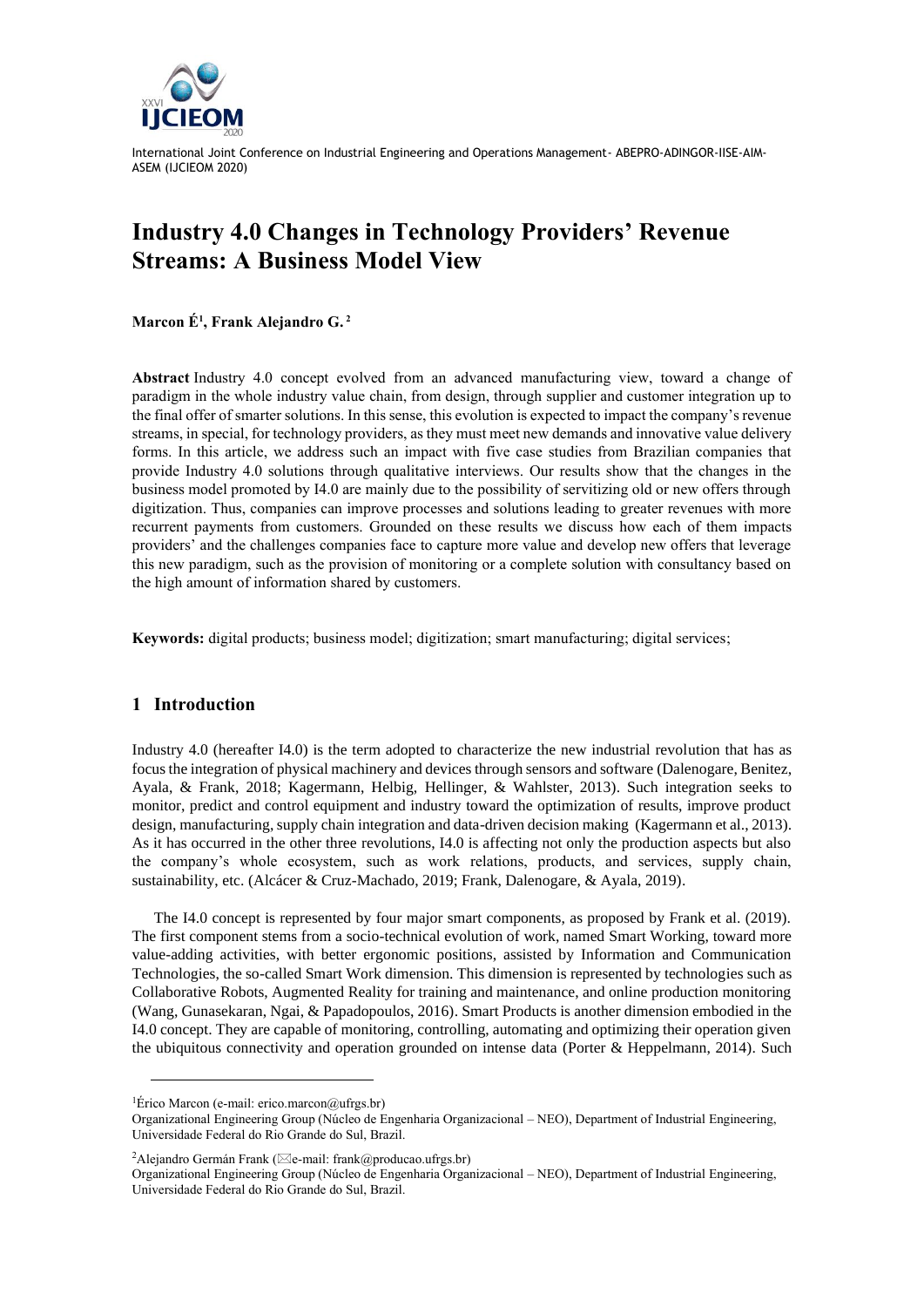

"intelligence" enables an improved analysis of the operation data, providing means to enhance productivity, reliability and even flexibility (Frank et al., 2019; Grubic, 2018; Porter & Heppelmann, 2014). Furthermore, there is the concept of Smart Supply Chain, which addresses the horizontalization of the factory, enabling supplier, customer and units integration to improve raw material, customization and orders, impacting on operational costs and delivery time (Frank et al., 2019; Keller et al., 2014). Finally, the most addressed I4.0 topic is Smart Manufacturing. This concept addresses the journey toward flexible manufacturing lines, able of producing a large set of product families, with improved setups and exchange of dies (Wang et al., 2016) and optimizing all of the internal operational activities (Kagermann et al., 2013). Smart Supply Chain is characterized by technologies such as vertical integration, virtualization of the production processes, automation, and energy management (Frank et al., 2019; Jeschke, Brecher, Meisen, Özdemir, & Eschert, 2017; Kagermann et al., 2013).

As the four main components of the I4.0 show, in addition to the gains in productivity, efficiency and other operational aspects, the I4.0 revolution can reflect on companies' whole relationships and business models (Alcácer; Cruz-Machado, 2019; Frank et al., 2019). Thus, as I4.0 technologies lead to more advanced offers, where the company is more connected to customers and suppliers (Alcácer & Cruz-Machado, 2019), and delivers not only turn-key technologies, but solutions (Dalenogare et al., 2018, Ayala et al., 2017). However, the expected benefits of such advanced technologies and the effects of I4.0 on the business models of the companies are still little known (Castelo-Branco et al., 2019; Dery, Sebastian, & van der Meulen, 2017; Dijkman, Sprenkels, Peeters, & Janssen, 2015).

This impact is especially uncovered for the companies providing I4.0 technologies and solutions, even though some studies research has addressed these changes tangentially (i.e. Dalenogare et al., 2018; Frank, et al., 2019). Thus, this article has as objective to identify what are the new revenue streams enabled by I4.0 technologies for technology providers . This objective stems from empirical and theoretical findings showing a high cost and relatively low adoption of I4.0 technologies (Mittal et al., 2018), which pose challenges for researchers and practitioners in the context of this new industrial paradigm especially in developing countries (Dalenogare et al. 2018, Frank et al., 2019).

## **2 Theoretical Background**

Several technologies are aligned with the I4.0 concept (additive manufacturing, MES/SCADA, predictive analytics, sensors, smart products, etc.). Frank et al. (2019) identified that companies seeking to implement such technologies must implement a set of base technologies that enables further steps toward the I4.0, starting with cloud storage and computing, moving to the internet of things, big data and finally data analytics. In their study, the technology implementation maturity is composed of three levels (low, moderate and advanced adopters), which shows that as the company adopts I4.0 technologies, the complexity increases, from more internal focus (seeking productivity), to more comprehensive technologies that enable customer and supplier integration, toward production flexibility (Dalenogare et al., 2018). Thus, as companies follow a maturity path through the adoption of I4.0 technologies, their competences, costs, value proposition, and even the revenue streams can change (Dalenogare et al., 2018; Frank; Dalenogare; Ayala, 2019; Wei; Song; Wang, 2017). In this sense, companies can leverage digital technologies such as the Internet of Things and digitization as a means to offer new digital solutions for customers, as for example, internet-based services (Grubic, 2018; Rymaszewska, Helo, & Gunasekaran, 2017). Operational aspects may also affect companies' business models, as now due to greater flexibilization, they are able to manufacture more customized products (Wei et al., 2017).

In this view of the impacts of I4.0, companies' revenue streams are also expected to be impacted. Revenue streams describe how the company profits from each business segment (Osterwalder & Pigneur, 2010). In this sense, the company may have different pricing mechanisms for different segments of customers or according to their use patterns (Grubic, 2018). Thus, in the I4.0 context, companies are now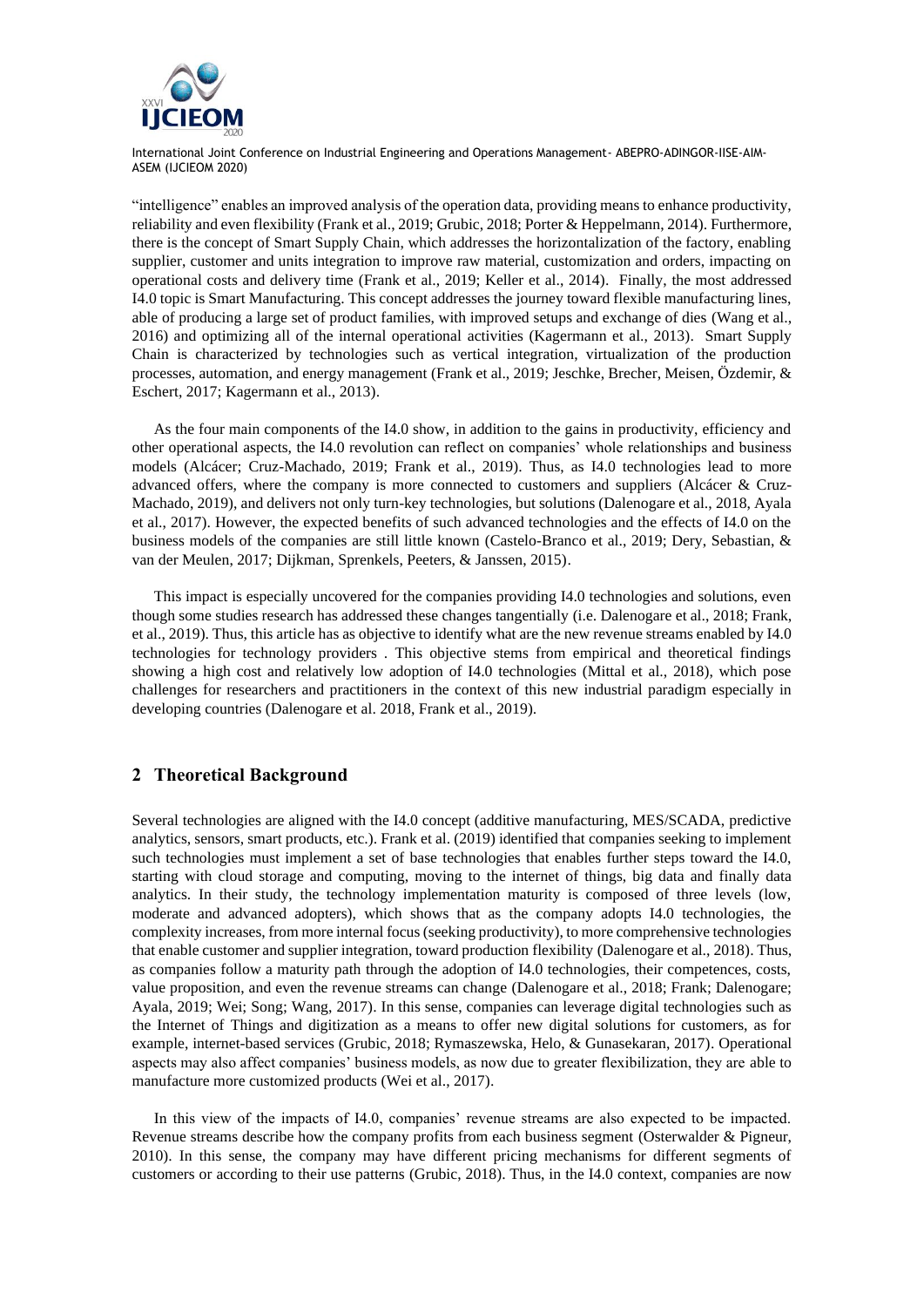

able to charge customers in many different, innovative ways. For instance, OEMs can now charge for the machine availability or by use (Lerch & Gotsch, 2015), companies can optimize the customers operation through big data and optimization (Frank; Dalenogare; Ayala, 2019), provide maintenance services more easily and accurately (remote support) (Frank; Dalenogare; Ayala, 2019; Lerch; Gotsch, 2015). In this sense, due to a more servitized focus, changes in the periodicity of the revenue are expected, impacting even customer loyalty (Frank et al., 2019).

### **3 Method**

Given the empirical characteristic of the problem addressed, we employed a qualitative analysis in this research (Yin, 2009), since it enables a close contact to the subjects of study – i.e. I4.0 technology providers (Voss, Tsikriktsis, & Frohlich, 2002). In this sense, we analyzed the impact of I4.0 technologies on companies' revenue streams through 5 case studies. The use of case studies is due to its capability of providing a deep understanding of the problem and its complexity in its natural setting, through the actors that are part of its environment (Voss et al., 2002).

Even though the demanded resources are higher, we opted to analyze multiples cases to augment the external validity and generalizability of our research and avoid possible research bias. In this sense, this research used a theoretical sampling for case selection (Eisenhardt & Graebner, 2007). The cases selected were chosen due to their suitability for illuminating the phenomenon studied as the companies are early providers of I4.0 solutions in southern Brazil, and they present high I4.0 maturity, composing a cluster for the development of I4.0 solutions. The same cluster was addressed in the study of Benitez, Ayala and Frank (2020), due to its high relevance in the regional context. Table 1 presents the cases selected, as well as other information on the cases.

|               | Company                    | I4.0 Solution                                       | Technology Provided                                     | Interviewee's<br>position |
|---------------|----------------------------|-----------------------------------------------------|---------------------------------------------------------|---------------------------|
|               | Software<br>Integration    | Smart Manufacturing                                 | Vertical integration $+$ Big Data $+$<br>Energy systems | <b>CEO</b>                |
| $\mathcal{L}$ | Additive<br>Manufacturing  | Smart Manufacturing                                 | Industrial 3D printing                                  | <b>Founders</b>           |
| 3             | Planning and<br>Scheduling | Smart Supply Chain                                  | APS software and Business<br>Intelligence               | <b>Founders</b>           |
| 4             | Predictive AI              | Base technology - Cloud, Big<br>data, and analytics | Data analytics and AI for failure<br>prediction         | Founder                   |
|               | Industrial IoT             | Base technology - IoT and Cloud                     | Platform of Industrial IoT                              | Product Manager           |

**Table 1** - Cases selected

Data was collected using semi-structured interviews with questions regarding I4.0 impacts on the company's business and revenue. Along with these questions, preliminary questions on the company's market, products and strategy were also asked, which enhanced our analysis. The interviews occurred through video conference meetings with at least three researchers and one or more interviewees. Each of the interviews lasted an average of 90 minutes, from March to July 2019, and they were recorded and fully transcribed. The interviews were conducted within a broader project that aims to analyze the several impacts I4.0 may present, be they on work, revenue, business models, external environment, employees, etc.

The data collected were coded using Nvivo® 12 Pro software and the excerpts that the interviewee mentioned their companies' technology impact was highlighted, read and analyzed seeking evidence related to the company's revenue stream, as proposed by Voss et al. (2002). The analysis was conducted by reading the interviews and selecting the excerpts that mentioned the new revenue streams enabled by the I4.0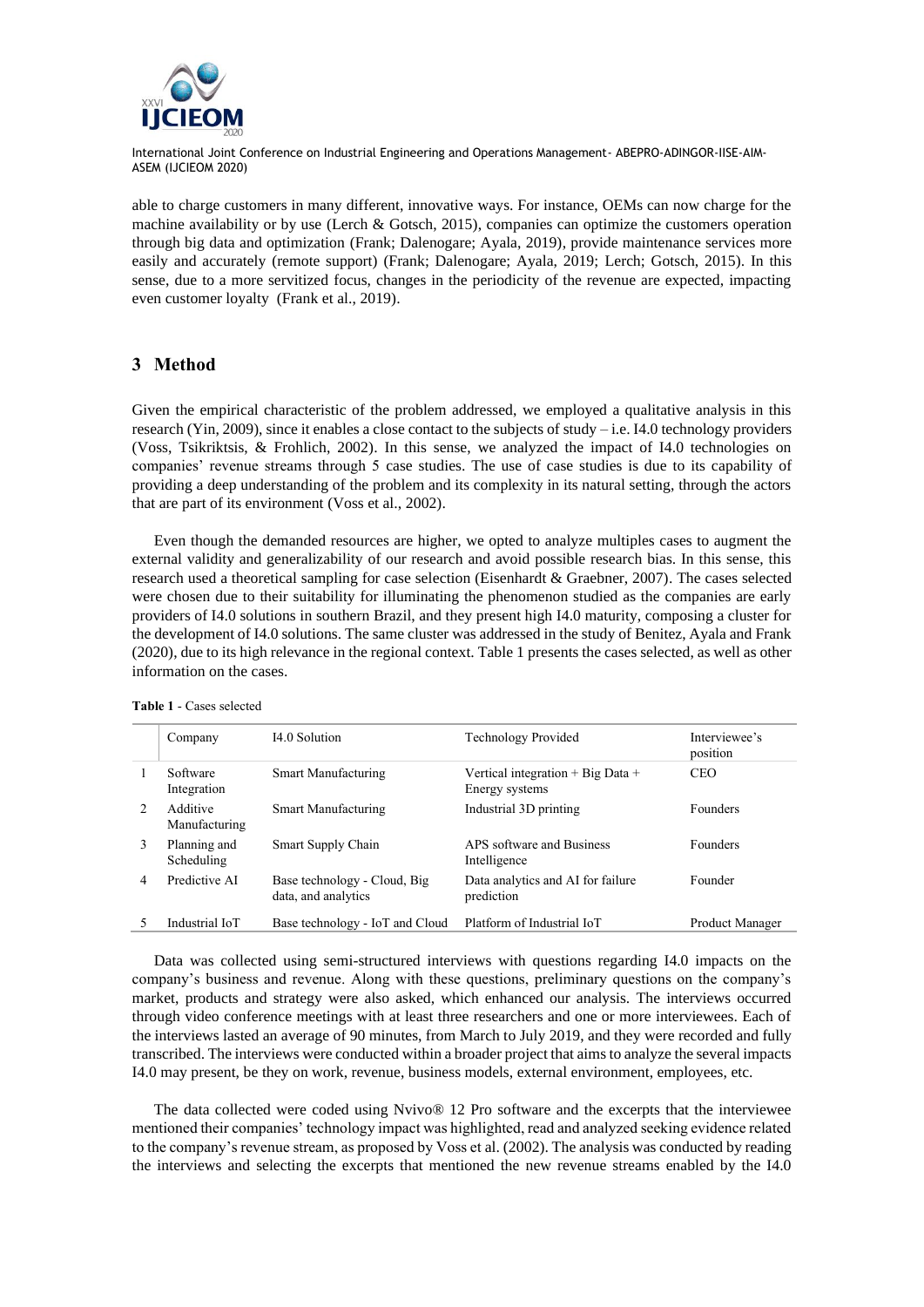

technologies provided. Then, we categorized these excerpts according to their similarity and analyzed the phenomena described to understand how companies were experiencing changes in their revenue streams.

#### **4 Results**

Our results show that there is a movement toward a service offer, thus I4.0 providers now are expected to provide business models that focus on recurrent revenues. The focus shifts from the delivery of a product to the delivery of more complete solutions, as mentioned by the Industrial IoT interviewee. In this case, the platform provided by the company generates revenue streams through customer purchases. This is corroborated by Predictive AI which offers monitoring services, and by the Additive Manufacturing interviewee that changed their business model to offer hardware-as-a-service, to overcome customer's resistance:

Hardware-as-a-service is becoming more important because many companies don't want to buy the machine, maybe because they don't know how to use the machine or technology and hardware-as-a-service is solving this, the cost-benefit ratio is becoming much more evident [also due to tax policies and incentives]. – Additive Manufacturing

In a complementary way, companies are also seizing these opportunities to provide a more extensive offers, in a modular form, whether by the single addition of consultancy services, as mentioned by the respondents from Additive Manufacturing and Planning and Scheduling companies, or by the sale of addons to the final product, which is the case of Software Integration company, who uses previous software structure in the offer of the company's most recent I4.0 software solution.

For example, within our own company we already know that for the consultancy we will have to teach 3D printing, so it's going to be a new job that will be created to deliver hardware-as-a-service for more companies. -Additive Manufacturing

The new software potentiates our previous software because it alone, cannot do anything. It is modular, synergistic. – Planning and Scheduling

A similar approach is adopted by Predictive AI company who can replicate their solution implemented in similar implementations with few adjustments. This practice enables economy of scale and higher profit margins, which are especially important for startups, such as the company mentioned, as described by the company's founder.

For each project, we update depending on the client and then the idea is once the module is done, I can just repeat this for all similar demands all around the world, so this is why we can profitable – Predictive AI

Therefore, current products or solutions transformation into new business models can be used to gain new customers and provide new solutions in the market focused on individual needs with lower costs for customizing the solutions. These new revenue streams are mainly enabled by digital technologies and sensors which allow data collection and analysis. In this sense, providers of technologies can use their specialized know-how on the machine operation and maintenance to develop value-adding services to gain recurrent revenue streams and maintain a closer relationship with customers.

#### **5 Discussions**

As the results presented and the I4.0 literature has pointed out, the I4.0 concept and its technologies impact in different manners TP. In this sense, companies that address this industrial paradigm can expect major changes not only on their revenue sources but also on the capabilities necessary for providing such an offer and achieve these gains (Marcon et al., 2019).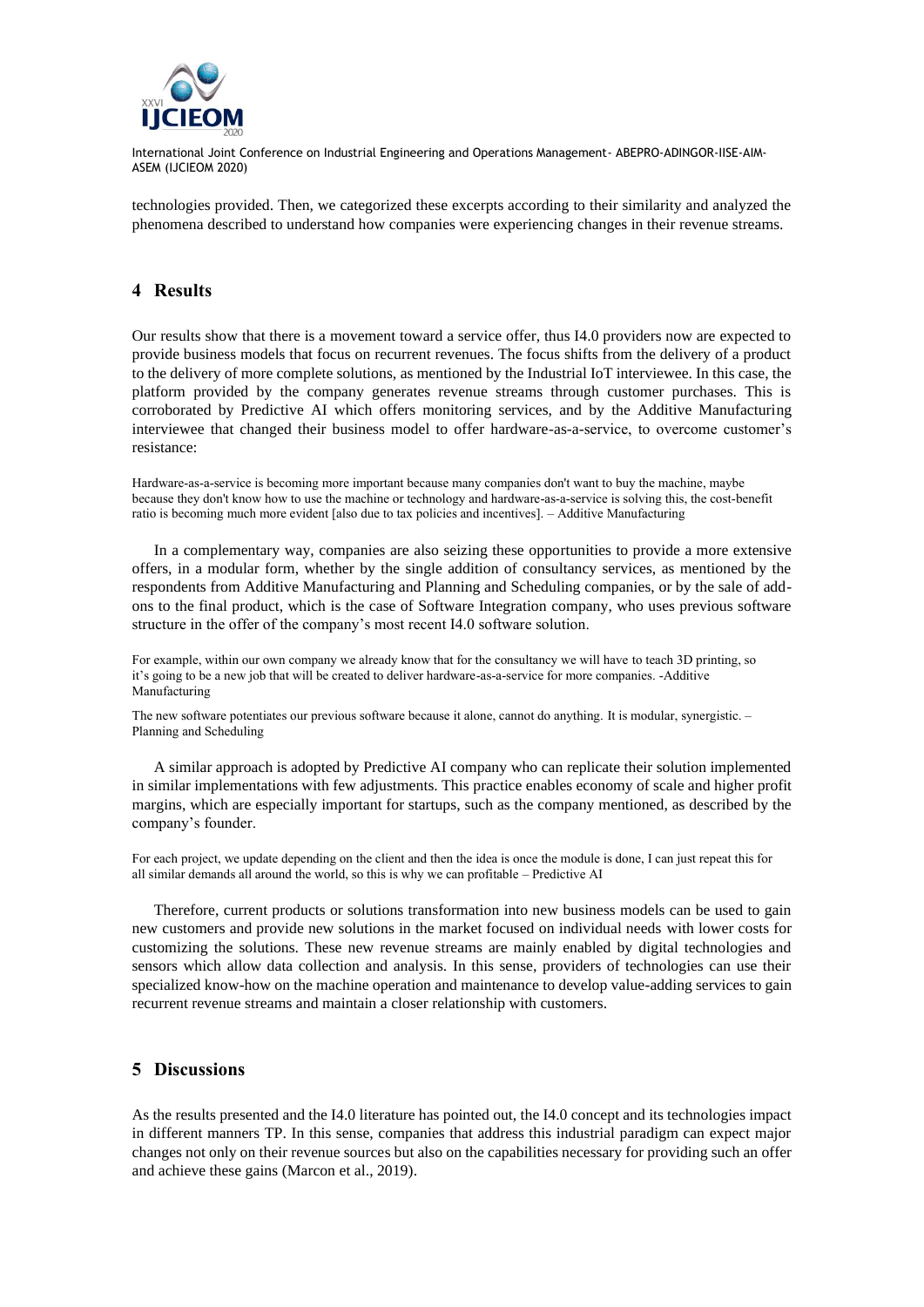

Our results also showed a trend toward the servitization of TPs offer, as companies are demanded to change their view toward adding value to customers due to a demand-pull pressure (Frank et al., 2019), instead of a market pulled offer. In such a context, providers must build service and sales competences to reaffirm the benefits delivered and to be able to charge for such an offer (Frank et al., 2019; Marcon et al., 2019). Such view is similar to Coreynem et al. (2015) and Frank et al. (2019) proposals, in the sense that the servitized offer is focused mainly on delivering value through process-supporting services that enable customers to achieve better operational results such as lower lead-times, cost reduction and incorporating internal knowledge to educate clients. Additionally, Metallo et al., (2018) state that other aspects important service companies can leverage to capture greater value could be licensing, fees for installation, subscription, or usage, etc.

In this sense, the delivery of servitized offers is highly improved through digitization (here understood as the digital means through which providers can deliver their offer digital technologies (Grubic, 2018)). In this sense, smarter products with increased connectivity provide means for customized solutions such as monitoring, remote control, and even optimization according to customer's needs (Frank et al., 2019; Porter; Heppelmann, 2014). In this sense, digitization must be seen not only as a means for companies to improve internal processes but also as a channel for providers to allow better integration among provider/supplier processes, organize field service and gather and use data (Coreynen et al., 2015). Finally, as servitization is mainly focused on outsourcing risks from customers to providers (Grubic, 2018), I4.0 providers can seize digital capabilities as a means to improve their knowledge on the servitized product/offer functioning due to the connectivity and thus be able to mitigate the risk assumed and increase revenues avoiding fines on availability contracts (Grubic, 2018). In addition, such data can also be used for the development of new products and services according to customers' use patterns (Lerch & Gotsch, 2015; Marcon et al., 2019).

Thus, in summary, the main aspects related to revenue streams identified are enabled by the increased connection between machines and actors, leading to new possibilities yet to be explored, such as licensing software on Industrial IoT platforms, asset monitoring and management or even more complex services enabled by the increased information sharing such as consultancy into the customers' operation, as TP are increasingly closer to the customers.

Thus, the new revenue streams enabled by I4.0 can be improved by the offer of services that can complement and extend current offers. Thus the trend of providing a servitized business model can be allow adding value to the current offer as companies by leveraging their knowledge as OEMs to provide consulting services on the current operation of the machine, enabled by the data monitored and analyzed. In addition, the modularization allowed by I4.0 technologies can enable building hardware or software to older machines allowing the increasing sales and other possibilities enabled by the digitization of smarter products (Kahle, Marcon, Ghezzi, & Frank, 2020).The development of these complex technologies to gain new revenue streams can a barrier to I4.0 offer which can be approached by SMEs through I4.0 innovation ecosystems (Benitez et al., 2020) or Smart Products ecosystems (Kahle et al., 2020), whereas larger companies can deploy internal resources and capabilities to their development (Metallo et al. 2018).

#### **6 Conclusion**

The study was carried out analyzing different technologies that compose the I4.0 concept in a structured I4.0 solution development cluster, composed of several I4.0 technology providers in southern Brazil. The broadness of cases studied allowed an extended view of the whole I4.0 concept. Results show that I4.0 TPs have experienced changes as customer companies expect more advanced offers focused on the provision of solutions and not only the sale of products. Thus, I4.0 TPs are expected to develop service and data analytics capabilities to both provide broader solutions but also smarter solutions, with data analytics, monitoring, and maintenance, to mention some. Such capabilities are necessary since I4.0 solutions are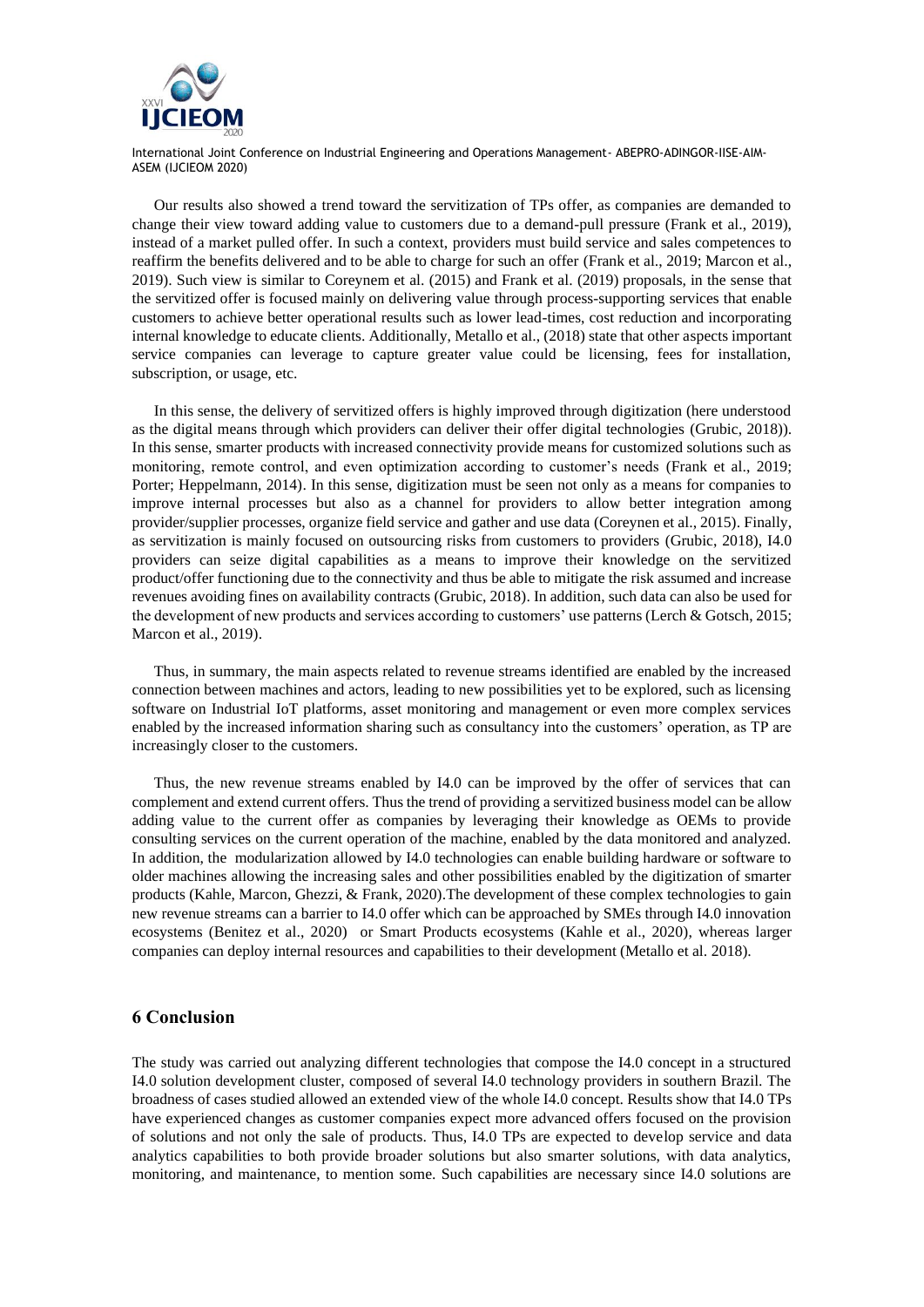

heavily supported by the digitization of the factory and the integration of the available data. Thus, companies must leverage these means to create business models that enable more recurring revenue streams, and improve the value delivered by them, thus, generating more services and new forms of profit. To do so, I4.0 providers must adapt their offers to enable the provision of services and solutions that extend their capabilities of capturing value. In this sense, packaging OEMs can offer services of data monitoring for their customers, or even predictive maintenance as they own an important knowledge on the machine operation. Another offer could be upgrading their machines to collect data or even leverage already stablished data collection systems to integrate new solutions to increase product uptime or availability.

Therefore, companies should consider such benefits and challenges before endeavoring in the 4.0 journey as new revenue stream demand adaption and innovation to maximize results, especially for manufacturing companies that are still learning their path on servitized offers (Ayala et al., 2019). This can lead to increased customer relationships, more recurrent revenue streams, innovative products and solutions and new business models, leading to better I4.0 results (Frank et al., 2019; Kahle et al., 2020; Metallo et al., 2018).

#### **7 References**

- Ayala, N.F., Gerstlberger, W., Frank, A.G. (2019) Managing servitization in product companies: the moderating role of service suppliers. Int. J. Oper. Prod. Manag. 39, 43–74.
- Ayala, N.F., Paslauski, C.A., Ghezzi, A., Frank, A.G. (2019) Knowledge sharing dynamics in service suppliers' involvement for servitization of manufacturing companies. Int. J. Prod. Econ. 193, 538–553. (2017)
- Alcácer, V., Cruz-Machado, V. Scanning the Industry 4.0: A Literature Review on Technologies for Manufacturing Systems. Eng. Sci. Technol. an Int. J. 22, 899–919.
- Benitez, G. B., Ayala, N. F., & Frank, A. G. (2020). Industry 4.0 innovation ecosystems: An evolutionary perspective on value cocreation. Int. J. Prod. Econ. 228, 107735. https://doi.org/10.1016/j.ijpe.2020.107735
- Castelo-Branco, I., Cruz-Jesus, F., Oliveira, T. (2019) Assessing Industry 4.0 readiness in manufacturing: Evidence for the European Union. Comput. Ind. 107, 22–32.
- Coreynen, W., Matthyssens, P., Van Bockhaven, W. (2015) Boosting servitization through digitization: Pathways and dynamic resource configurations for manufacturers. Ind. Mark. Manag. 60, 42–53.
- Dalenogare, L.S., Benitez, G.B., Ayala, N.F., Frank, A.G. (2018) The expected contribution of Industry 4.0 technologies for industrial performance. Int. J. Prod. Econ. 204, 383–394.
- Dery, K., Sebastian, I.M., van der Meulen, N. (2017) The digital workplace is key to digital innovation. MIS Q. Exec. 16, 135–152.
- Dijkman, R.M., Sprenkels, B., Peeters, T., Janssen, A. (2015) Business models for the Internet of Things. Int. J. Inf. Manage. 35, 672–678.
- Eisenhardt, K.M., Graebner, M.E. (2007) Theory building from cases: opportunities and challenges diverse. Acad. Manag. J. 50, 25–32.
- Frank, A.G., L.S., Ayala, N.F. (2019) Industry 4.0 technologies: Implementation patterns in manufacturing companies. Int. J. Prod. Econ. 210, 15–26.
- Frank, A.G., Mendes, G.H.S., Ayala, N.F., Ghezzi, A. (2019) Servitization and Industry 4.0 convergence in the digital transformation of product firms: A business model innovation perspective. Technol. Forecast. Soc. Change 141, 341–351.
- Grubic, T. (2018) Remote monitoring technology and servitization: Exploring the relationship. Comput. Ind. 100, 148–158. Jeschke, S., Brecher, C., Meisen, T., Özdemir, D., Eschert, T. (2017) Industrial Internet of Things and Cyber Manufacturing Systems. Springer International Publishing, Cham, pp. 3–19.
- Kagermann, H., Helbig, J., Hellinger, A., Wahlster, W. (2013) Recommendations for implementing the strategic initiative INDUSTRIE 4.0: Securing the future of German manufacturing industry; final report of the Industrie 4.0 Working Group. Forschungsunion.
- Kahle, J. H., Marcon, É., Ghezzi, A., & Frank, A. G. (2020). Smart Products value creation in SMEs innovation ecosystems. Technol. Forecast. Soc. Change 156(February), 120024.
- Keller, M., Rosenberg, M., Brettel, M., Friederichsen, N. (2014) How Virtualization, Decentralization and Network Building Change the Manufacturing Landscape: An Industry 4.0 Perspective. Int. J. Mech. Aerospace, Ind. Mechatron. Manuf. Eng. 8, 37–44.
- Lerch, C., Gotsch, M. (2015) Research-Technology Management Digitalized Product-Service Systems in Manufacturing Firms: A Case Study Analysis. Res. Manag. 58, 45–52.
- Marcon, É., Marcon, A., Le Dain, M.-A., Ayala, N.F., Frank, A.G., Matthieu, J. (2019) Barriers for the digitalization of servitization. Procedia CIRP 83, 254–259.